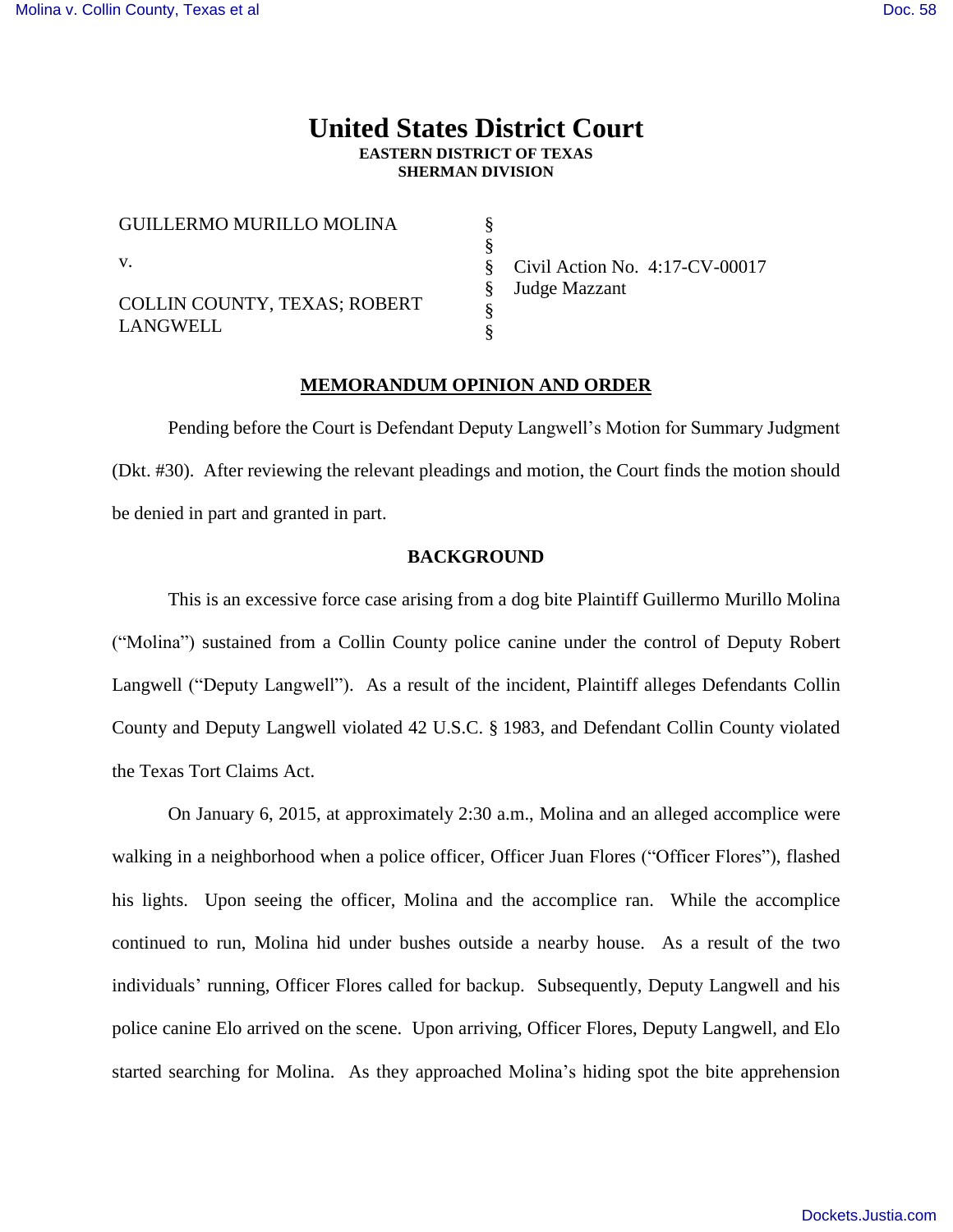occurred. It is at this point the stories deviate. Deputy Langwell contends Elo bit Molina as he lay motionless, facedown, and beneath the bushes. Conversely, Molina claims after he heard the dog nearby he decided to surrender and started to stand up and climb over the bush he used to hide himself. Molina alleges that as he swung his leg over the bush Elo attacked him, biting him and thrashing about with Molina's leg in his mouth. In the course of Elo's biting of Molina, the two tumbled down the incline of the lawn. Molina asserts that although Deputy Langwell pulled Elo's leash, he never issued any commands to Elo or made any other efforts to remove Elo from Molina's leg. According to Molina, Elo maintained his bite for approximately fifteen to thirty seconds before finally releasing Molina.

As a result of the underlying facts, on January 6, 2017, Molina initiated this suit against Defendants (Dkt. #1). On August 18, 2017, Deputy Langwell filed his Motion for Summary Judgment (Dkt. #30). Subsequently, Molina filed his response (Dkt. #37) on September 15, 2017. Deputy Langwell, on September 28, 2017, filed his reply (Dkt. #42), and on October 5, 2017, Molina filed his sur-reply (Dkt. #52).

#### **LEGAL STANDARD**

The purpose of summary judgment is to isolate and dispose of factually unsupported claims or defenses. *Celotex Corp. v. Catrett*, 477 U.S. 317, 323–24 (1986). Summary judgment is proper under Rule 56(a) of the Federal Rules of Civil Procedure "if the movant shows that there is no genuine dispute as to any material fact and the movant is entitled to judgment as a matter of law." FED. R. CIV. P. 56(a). A dispute about a material fact is genuine when "the evidence is such that a reasonable jury could return a verdict for the nonmoving party." *Anderson v. Liberty Lobby Inc.*, 477 U.S. 242, 248 (1986). Substantive law identifies which facts are material. *Id.* The trial court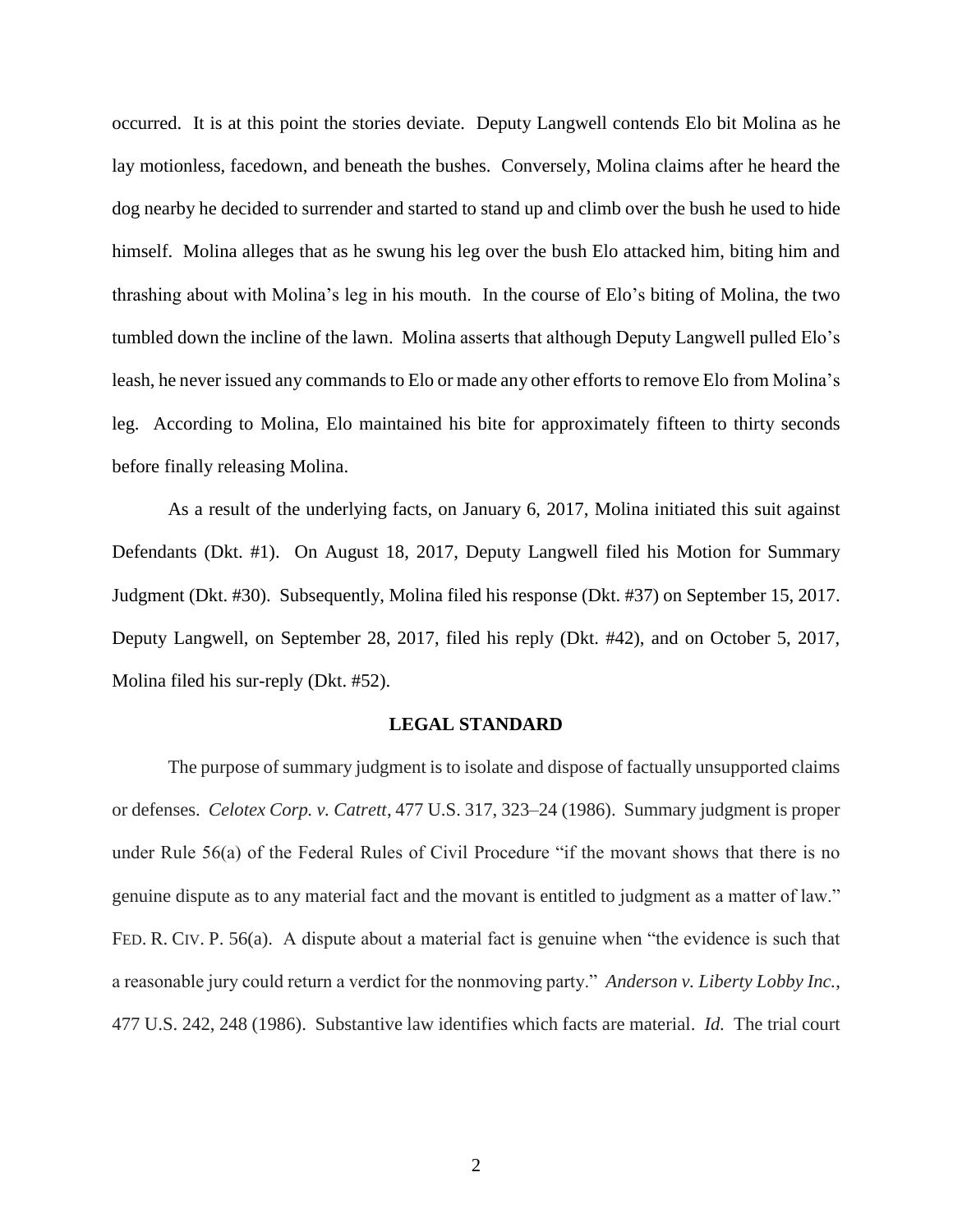"must resolve all reasonable doubts in favor of the party opposing the motion for summary judgment." *Casey Enters., Inc. v. Am. Hardware Mut. Ins. Co.*, 655 F.2d 598, 602 (5th Cir. 1981).

Normally, the movant bears the initial burden of demonstrating the absence of a material fact issue. *Anderson*, 477 U.S. at 256. But a "good-faith assertion of qualified immunity alters the usual summary judgment burden of proof, shifting it to the plaintiff to show that the defense is not available." *Cass v. City of Abilene*, 814 F.3d 721, 728 (5th Cir. 2016) (internal quotation omitted). To satisfy this burden, the plaintiff must "identify specific evidence in the summary judgment record demonstrating that there is a material fact issue concerning the essential elements of its case for which it will bear the burden of proof at trial." *Forsyth v. Barr*, 19 F.3d 1527, 1533 (5th Cir. 1994). "Conclusory allegations and denials, speculation, improbable inference, unsubstantiated assertions, and legalistic argumentation are all insufficient to overcome immunity." *Orr v. Copeland*, 844 F.3d 484, 490 (5th Cir. 2016) (citing *Reyes v. Hornbeck Offshore Servs., L.L.C.*, 383 F. App'x 442, 443–44 (5th Cir. 2010)). However, "where a factual dispute exist, [the Court] accept[s] the plaintiff's versions." *Cooper v. Brown*, 844 F.3d 517, 522 (5th Cir. 2016).

#### **ANALYSIS**

Deputy Langwell argues summary judgment is proper because he is entitled to qualified immunity. Further, Deputy Langwell claims Molina is prohibited from recovering punitive damages. The Court addresses each argument in turn.

## **I. Qualified Immunity**

"Qualified immunity provides government officials with immunity from suit insofar as their conduct does not violate clearly established statutory or constitutional rights of which a reasonable person would have known." *Cooper*, 844 F.3d at 522 (citations omitted). In

3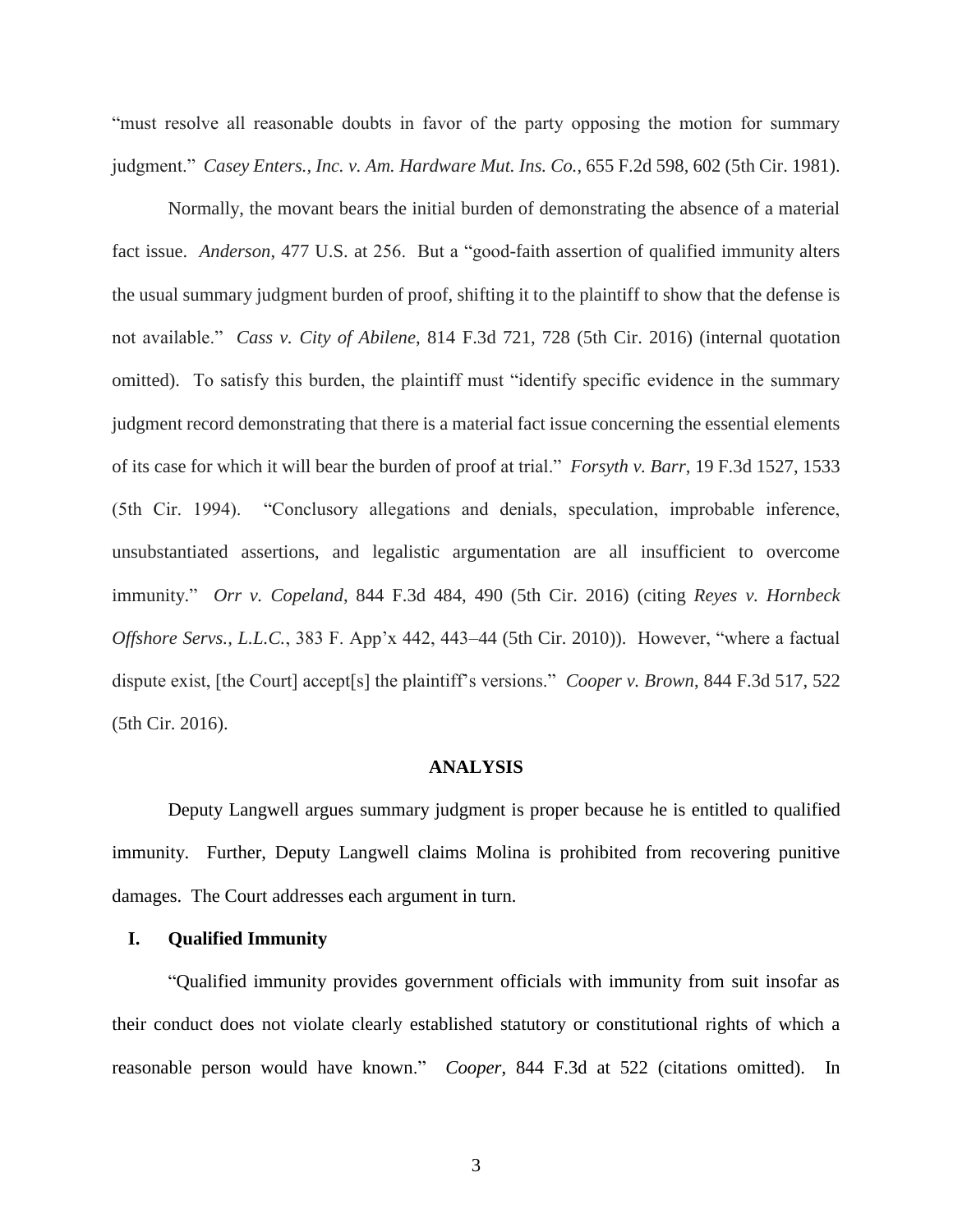determining whether qualified immunity applies, the Court conducts a two-part test: "(1) whether the plaintiff has alleged a violation of an actual constitutional right; and (2) if so, whether the right was clearly established at the time of the violation." *Id.* "Both questions are matters of law." *Id.*  (citing *Brothers v. Zoss*, 837 F.3d 513, 517 & n.8 (5th Cir. 2016)).

#### **a. Violation of an Actual Constitutional Right**

Molina alleges Deputy Langwell violated his Fourth Amendment rights by applying excessive force. To prevail on an excessive-force claim, Molina must show "(1) injury, (2) which resulted directly and only from a use of force that was clearly excessive, and (3) the excessiveness of which was clearly unreasonable." *Id.* (quoting *Elizondo v. Green*, 671 F.3d 506, 510 (5th Cir. 2012)).

Here, neither party disagrees that Molina suffered an injury. Instead, Deputy Langwell contends his application of force was objectively reasonable. As such, the Court must determine whether Deputy Langwell acted in an objectively reasonable manner in his application of force.

In excessive-force claims, the reasonableness of an officer's conduct depends on "the facts and circumstances of each particular case." *Graham v. Connor*, 490 U.S. 386, 396 (1989). Specifically, the Court takes into consideration three factors—the *Graham* Factors—which include: (1) the severity of the crime at issue; (2) whether the suspect poses an immediate threat to the safety of the officers or others; and (3) whether he is actively resisting arrest or attempting to evade arrest by flight. *Id.* The "reasonableness" of a particular use of force "must be judged from the perspective of a reasonable officer on the scene, rather than with the 20/20 vision of hindsight." *Id.* As such, the Court's inquiry is "whether the officer<sup>['s]</sup> actions [we]re 'objectively reasonable' in light of the facts and circumstances confronting [him], without regard to [his] underlying intent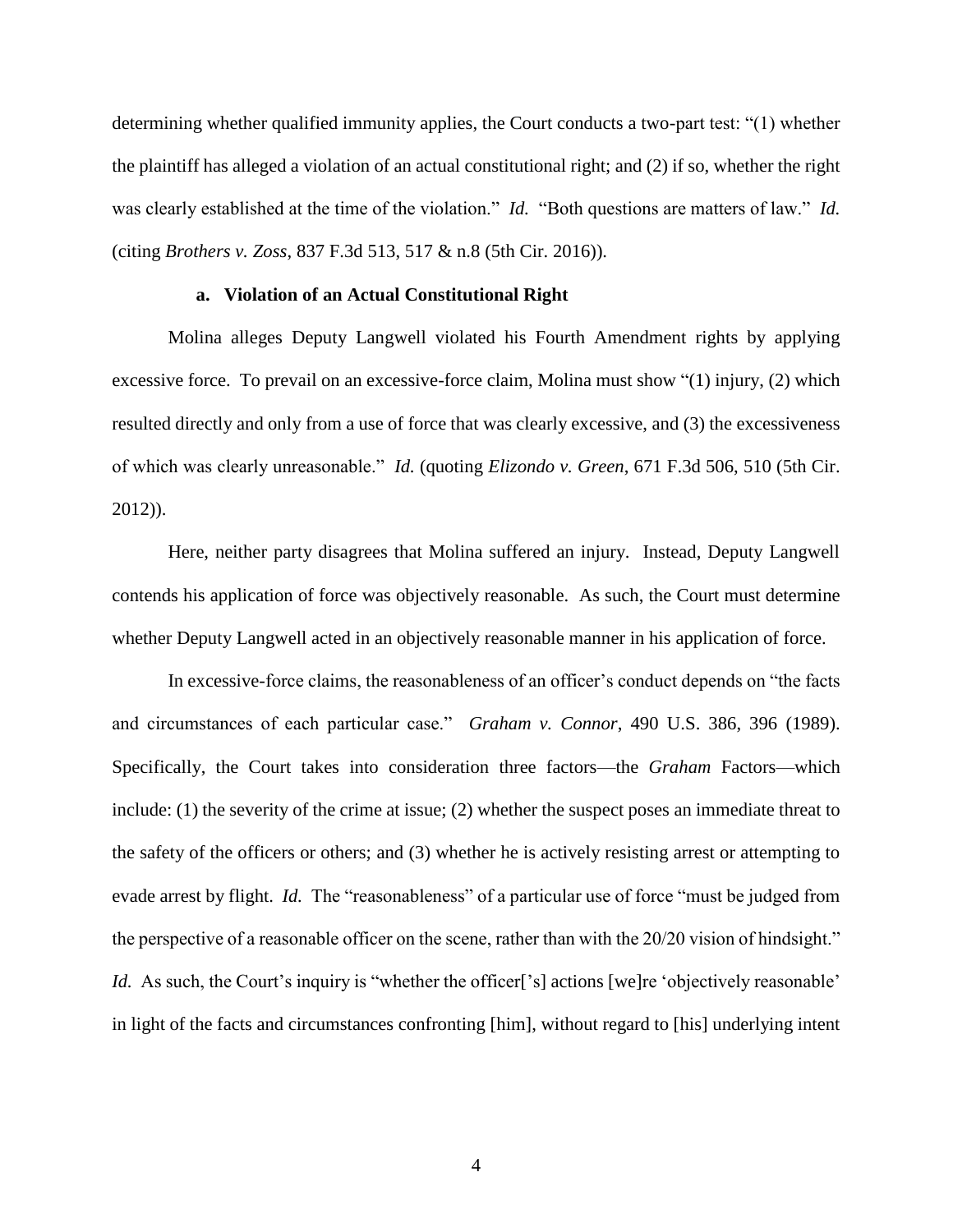or motivation." *Cooper*, 844 F.3d at 522 (alterations in original) (quoting *Graham*, 490 U.S. at 397).

#### **i. Severity of the Crime**

Deputy Langwell asserts case law in the Fifth Circuit clearly establishes that fleeing from a misdemeanor is a serious crime, which satisfies the first *Graham* factor. The Court disagrees.

Deputy Langwell cites to *Cooper v. Brown* to support his proposition. In *Cooper*, the Fifth Circuit, in addressing the first *Graham* factor, stated that "DUI [driving under the influence] is a serious offense . . . so that factor favors [Officer] Brown."<sup>1</sup> The Court finds such language does not equate to Deputy Langwell's broad assertion that Fifth Circuit case law clearly establishes that fleeing from a misdemeanor is a serious crime. Instead, the Court finds the Fifth Circuit's language defines driving under the influence as a serious offense, not the act of fleeing from a misdemeanor.

Focusing on the case at hand, the facts do not support the finding that the case involved a serious offense. On the night in question, neither Officer Flores nor Deputy Langwell witnessed Molina commit a crime. Instead, they pursued Molina only on the assumption that he broke into motor vehicles earlier that morning. In fact, upon Deputy Langwell's arrival on the scene, Officer Flores described Molina as a burglary of motor vehicle *suspect* (Dkt. #30, Exhibit 4 at p. 17). Because the Court limits its scope to the facts and circumstances that confronted the officers on the scene, the Court fails to find the existence of a criminal offense. Although Molina later admitted to breaking into two vehicles, such information is irrelevant for the Court's analysis since

<sup>1</sup> In describing driving under the influence as a serious crime, the Fifth Circuit cited to *Brothers v. Zoss*, 837 F.3d 513, 519 (5th Cir. 2016). In *Brothers*, the Fifth Circuit held "driving while intoxicated and interfering with the duties of a public servant" are serious crimes. However, the Court's characterization did not include fleeing from such crimes.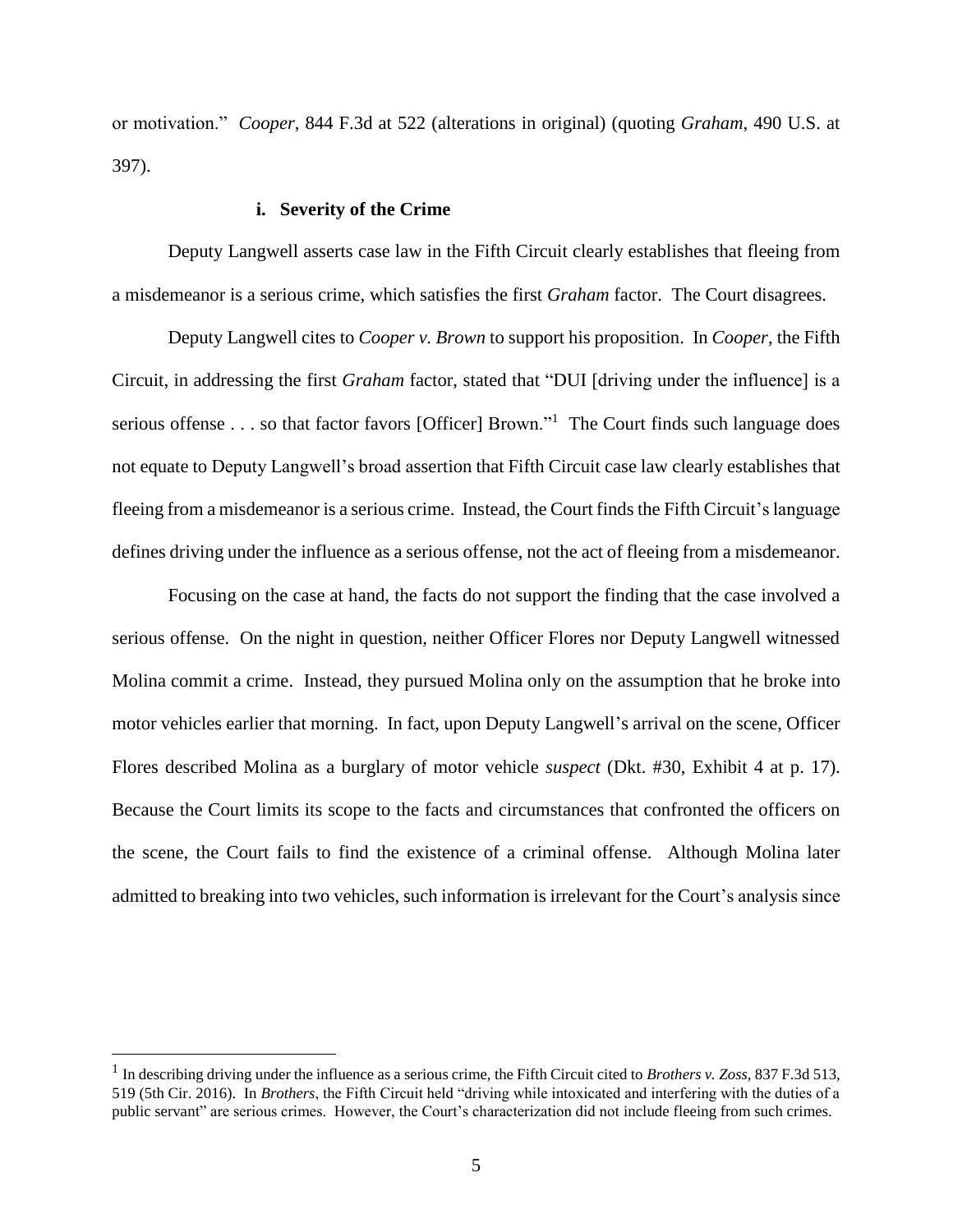those facts were unknown to the officers when they searched for and apprehended Molina.<sup>2</sup> As such, without the existence of a criminal offense, this factor favors Molina.

#### **ii. Immediate Threat to Safety of Officer or Others**

Deputy Langwell claims Molina posed an immediate threat to the safety of the responding police officers. The Court is unpersuaded.

To support his argument, Deputy Langwell cites to *Edwards v. Shanley*, 666 F.3d 1289, 1295 (11th Cir. 2012). While case law from other circuits is persuasive, it is not binding. As such, the Court relies on Fifth Circuit precedent to guide its analysis.

In *Cooper*, Officer Pressgrove pulled over Cooper on suspicion of driving under the influence. *Cooper*, 844 F.3d at 521. After Officer Pressgrove administered a portable breath test, he returned to his patrol vehicle. *Id.* "Cooper panicked and fled on foot into a residential neighborhood" and hid inside a "small wood-fenced" area. *Id.* When Cooper fled, Officer Pressgrove did not know whether Cooper was armed. *Id.* In the Fifth's Circuit analysis addressing the second *Graham* factor, it found Cooper did not pose an immediate threat to the responding officers or others. *Id.* at 522–23. Specifically, the Fifth Circuit found that Cooper's fleeing the scene, while potentially intoxicated, into a nearby neighborhood did not present a situation where Cooper posed an immediate threat. *Id.* Further, although Officer Brown argued "the fact that Cooper was unsearched made Cooper more of a threat," the Fifth Circuit did not agree. *Id.* at 523 n.2. Instead, the Court held that "although this will sometimes be a relevant fact—for example, where a plaintiff is suspected of committing a violent crime—it is not enough, standing alone, to permit a reasonable officer to characterize a suspect as an immediate threat." *Id.*

<sup>2</sup> *See Calton v. City of Garland*, No. 3:02-CV-2215, 2004 WL 2965005, at \*3 (N.D. Tex. Dec. 10, 2004) (holding the Defendants' argument that Plaintiff committed a severe crime of attempted murder misplaced since the officers were unaware of such facts when on the scene, but instead only knew that Plaintiff had committed a misdemeanor traffic offense).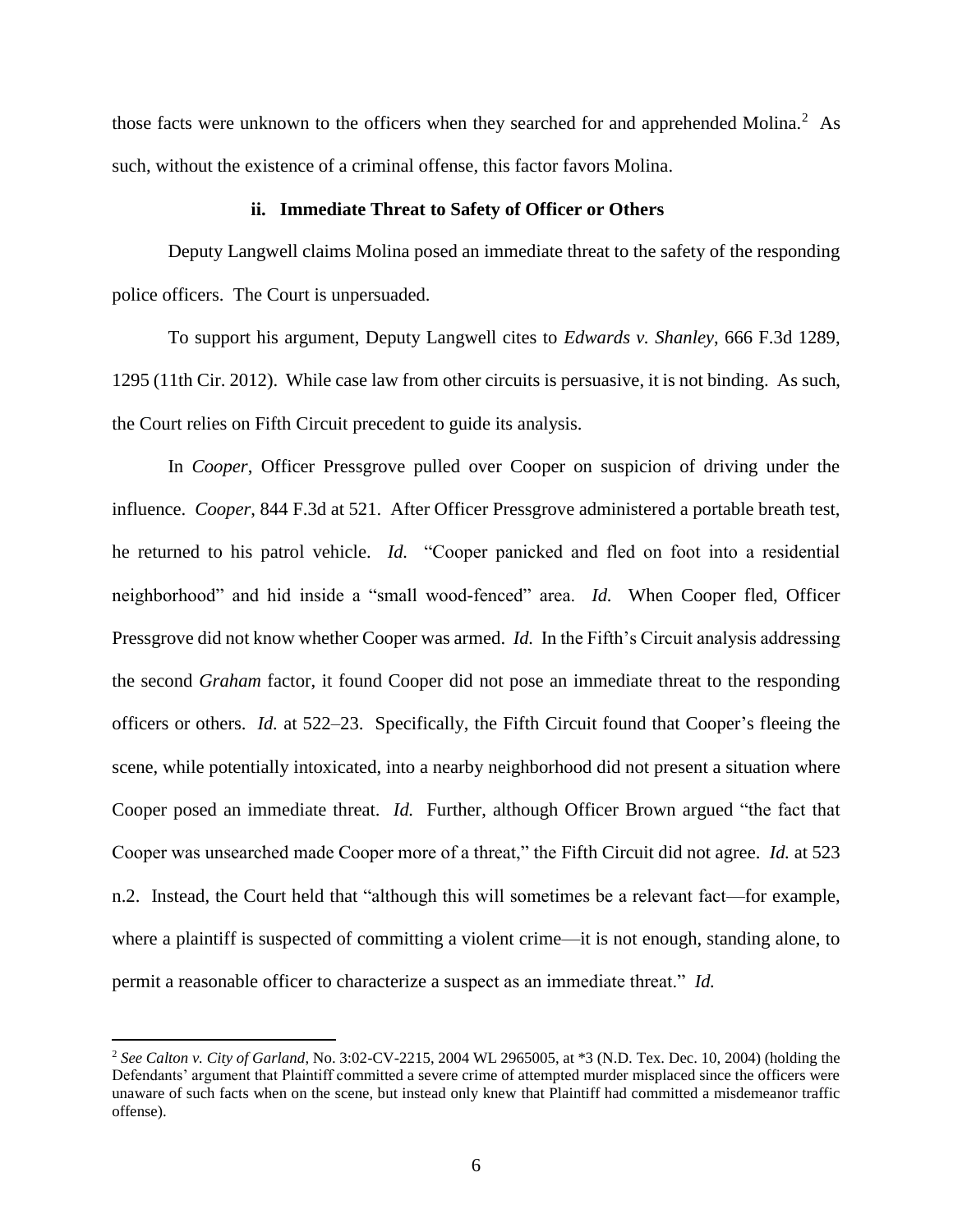Here, Molina ran into a neighborhood and hid under bushes in the front of a house when he noticed a police officer. Officer Flores did not know whether Molina was armed. Comparing these facts with *Cooper*, the Court finds a reasonable officer could not conclude that Molina posed an immediate threat to responding officers. As explained above, neither Officer Flores nor Deputy Langwell witnessed Molina commit a crime or had reason to believe he was armed. Further, Molina did not flee from a criminal scene or run away from a police officer who had detained him or pulled him over. Deputy Langwell points out the fact that Molina had a knife in his backpack and therefore was armed. However, Deputy Langwell makes this argument with the benefit of hindsight. Neither Officer Flores nor Deputy Langwell knew that Molina was in fact armed or had reason to believe so (Dkt. #37, Exhibit 2 at pp. 3–5; Dkt. #30, Exhibit 4 at p. 24). Moreover, the mere possibility that an individual, here a *suspect* of a non-violent crime, might be armed, standing alone, is insufficient "to permit a reasonable officer to characterize a suspect as an immediate threat." *See Cooper*, 844 F.3d at 532 n.2.

Taking into consideration the facts and circumstances surrounding the morning in question, the Court finds no reasonable officer could conclude that Molina posed an immediate threat to the responding officers. As such, this factor favors Molina.

## **iii. Actively Resisting Arrest or Attempting to Evade Arrest by Flight**

Deputy Langwell claims in running away and hiding, Molina actively attempted to evade arrest. The Court disagrees.

In making this argument, Deputy Langwell focuses on his inability to perceive Molina surrendering and his lack of knowledge on where Molina hid. However, according to Molina, as Officer Flores, Deputy Langwell, and Elo approached him he surrendered by rising up from the ground and stepping over the bushes. As Molina swung his leg over the bush, Molina claims Elo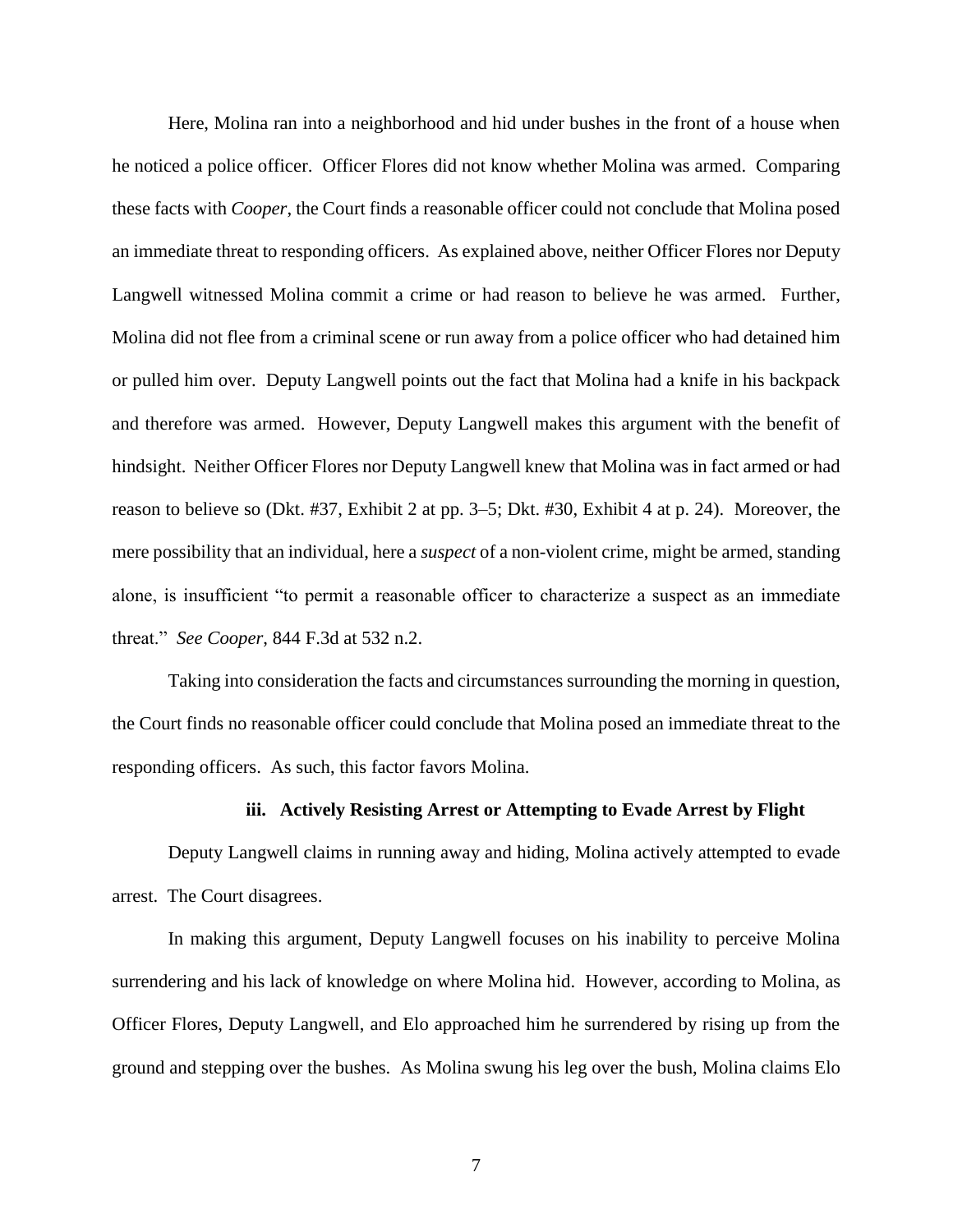attacked him, which resulted in both Molina and Elo tumbling down the front lawn. Once Elo took ahold of Molina, Molina claims he never tried to run away from, kick, punch, or yell at Elo. Instead, Molina asserts he screamed and begged for someone to release the dog from biting his leg (Dkt. #37, Exhibit 1 at p. 27). Instead of commanding Elo to release Molina's leg, Molina claims Deputy Langwell continued to pull Elo, which resulted in Elo pulling Molina's leg in addition to Elo shaking his head from side to side. In other words, Deputy Langwell pulled Elo, and Elo pulled Molina's leg. It "was just back and forth." (Dkt. #37, Exhibit 1 at p. 27).<sup>3</sup>

The parties dispute the length of time between Elo's biting and releasing Molina, but according to Molina approximately fifteen to thirty seconds passed. Deputy Langwell argues he acted reasonably because he "remove[d] [Elo] once it bec[a]me clear that the suspect no longer pose[d] an immediate threat of harm and [was] not actively resisting or evading arrest." (Dkt. #30 at p. 28). As explained above, Molina did not attempt to resist or evade arrest, but instead was in the process of surrendering. As such, the amount of time, whether fifteen seconds or thirty seconds, should have been avoided altogether. A surrendering suspect need not be exposed to a canine attack while attempting to surrender. Further, once Elo engaged Molina, Deputy Langwell failed to issue a verbal command for Elo to release. Instead, he continued to pull on Elo who, by virtue of having ahold of Molina's leg, pulled on Molina. Accordingly, the failure to immediately command a dog to release a surrendering criminal suspect who does not pose a threat is objectively unreasonable.<sup>4</sup>

<sup>&</sup>lt;sup>3</sup> While the Court recognizes these facts are contested, "where factual disputes exist, [the Court] accept[s] the plaintiff's version." *Cooper*, 844 F.3d at 522.

<sup>4</sup> Even if Elo attacked of its own volition, Deputy Langwell permitted the attack to continue for fifteen to thirty seconds.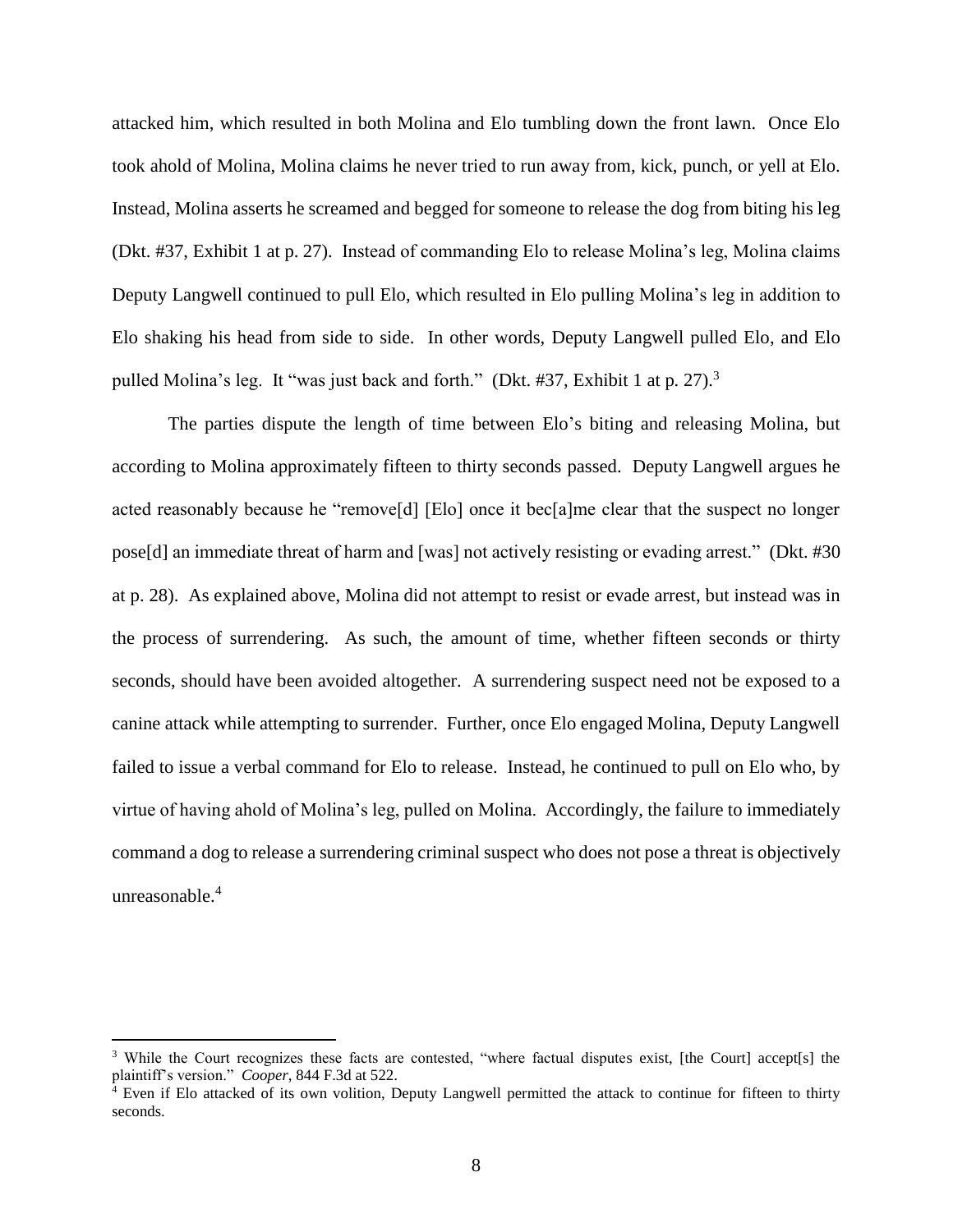Based on these facts, the Court fails to find Molina actively resisted arrest or attempted to evade arrest by flight. Instead, Molina attempted to surrender and, in the process, suffered a dog attack. Accordingly, this factor favors Molina.

Therefore, because all three *Graham* factors weigh in favor of Molina, the Court finds Deputy Langwell's actions objectively unreasonable.<sup>5</sup>

#### **b. Clearly Established Right at the Time of the Violation**

The second question the Court must address in the qualified immunity analysis is "whether the right was clearly established at the time of the violation." *Cooper*, 844 F.3d at 522. "To answer that question in the affirmative, [the Court] must be able to point to controlling authority—or a robust consensus of persuasive authority—that defines the contours of the right in question with a high degree of particularity." *Id.* at 524 (quoting *Morgan v. Swanson*, 659 F.3d 359, 371–72 (5th Cir. 2011) (en banc)). But "this does not mean that 'a case directly on point' is required." *Id.* (quoting *Morgan*, 659 F.3d at 372). Rather, "existing precedent must have placed the statutory or constitutional question *beyond debate*." *Id.* (quoting *Morgan*, 659 F.3d at 372 (emphasis in original)).

"The central concept is 'fair warning.'" *Id*. (citing *Morgan*, 659 F.3d at 372; *Newman v. Guedry*, 703 F.3d 757, 763 (5th Cir. 2012)). "The law can be clearly established despite notable factual distinctions between the Court, so long as the prior decisions gave reasonable warning that the conduct then at issue violated constitutional rights." *Id.* (quoting *Newman*, 703 F.3d at 763). "Furthermore, 'in an obvious case,' the *Graham* excessive-force factors themselves 'can clearly establish the answer, even without a body of relevant case law.'" *Id.* (quoting *Newman*, 703 F.3d at 764).

<sup>5</sup> The Court makes such a determination resolving all doubts in favor of Molina.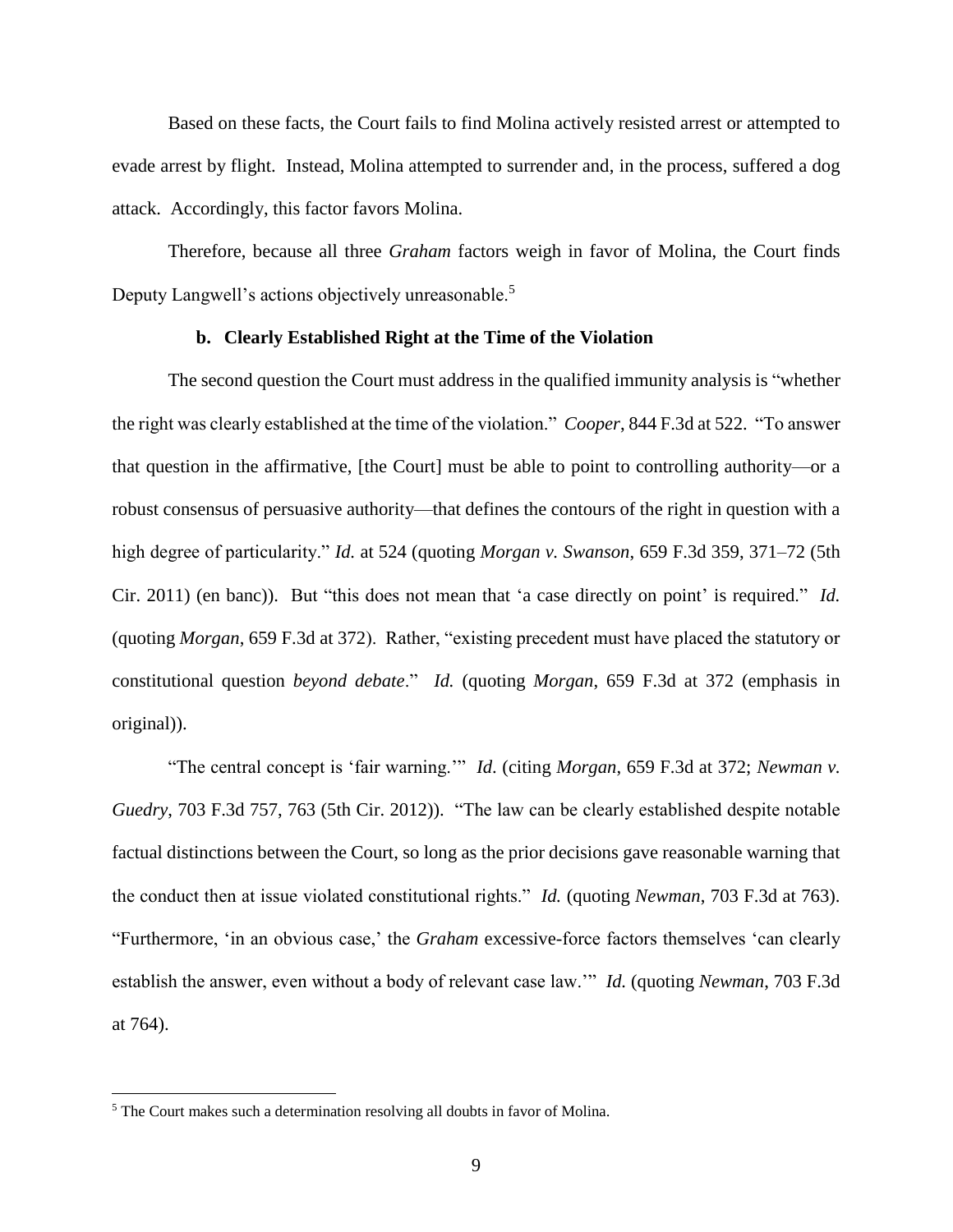Fifth Circuit case law clearly establishes that "once an arrestee stops resisting, the degree of force an officer can employ is reduced." *Id.* "[A]lthough the right to make an arrest necessarily carries with it the right to use some degree of physical coercion or threat thereof to effect it, the permissible degree of force depends on [the *Graham* factors]." *Id.* at 524–25 (quoting *Bush v. Strain*, 513 F.3d 492, 502 (5th Cir. 2008) (alteration in original)). In *Bush*, the Fifth Circuit held an officer who slammed an arrestee's face into a nearby vehicle while the arrestee was not resisting arrest or attempting to flee was objectively unreasonable. *Bush*, 513 F.3d at 502. Further, in *Newman*, the Fifth Circuit ruled tasing an unarmed arrestee who the police officers did not believe to be armed objectively unreasonable. *Newman*, 703 F.3d at 762.<sup>6</sup> Comparatively, in *Cooper*, the Fifth Circuit held the arresting officer acted objectively unreasonable when he allowed the canine to attack an arrestee who did not attempt to resist arrest or flee, and who the officer had no reason to believe posed an immediate threat. *Cooper*, 844 F.3d at 525.

Here, resolving all doubts in favor of Molina, Molina did not attempt to resist arrest or flee, but instead made an effort to surrender.<sup>7</sup> Moreover, Deputy Langwell did not have any reason to believe Molina, the suspect of a non-violent misdemeanor, posed an immediate threat. Accordingly, Deputy Langwell had "fair warning" that subjecting a suspect and non-threatening arrestee to a dog attack was objectively unreasonable. *See Id.* at n.8.

Therefore, the Court finds Molina's right was clearly established. Moreover, because both questions in the Court's qualified immunity analysis favor Molina, the Court finds Deputy Langwell is not entitled to qualified immunity.

<sup>&</sup>lt;sup>6</sup> "The fact that *Bush* and *Newman* are not dog-bite cases does not shield [Deputy Langwell]. Lawfulness of force . . . does not depend on the precise instrument used to apply it. Qualified immunity will not protect officers who apply excessive force and unreasonable force merely because their means of applying it are novel." *Cooper*, 844 F.3d at 525 (internal quotations omitted) (citations omitted).

<sup>7</sup> While the Court recognizes these facts are contested, "where factual disputes exist, [the Court] accept[s] the plaintiff's version." *Cooper*, 844 F.3d at 522.